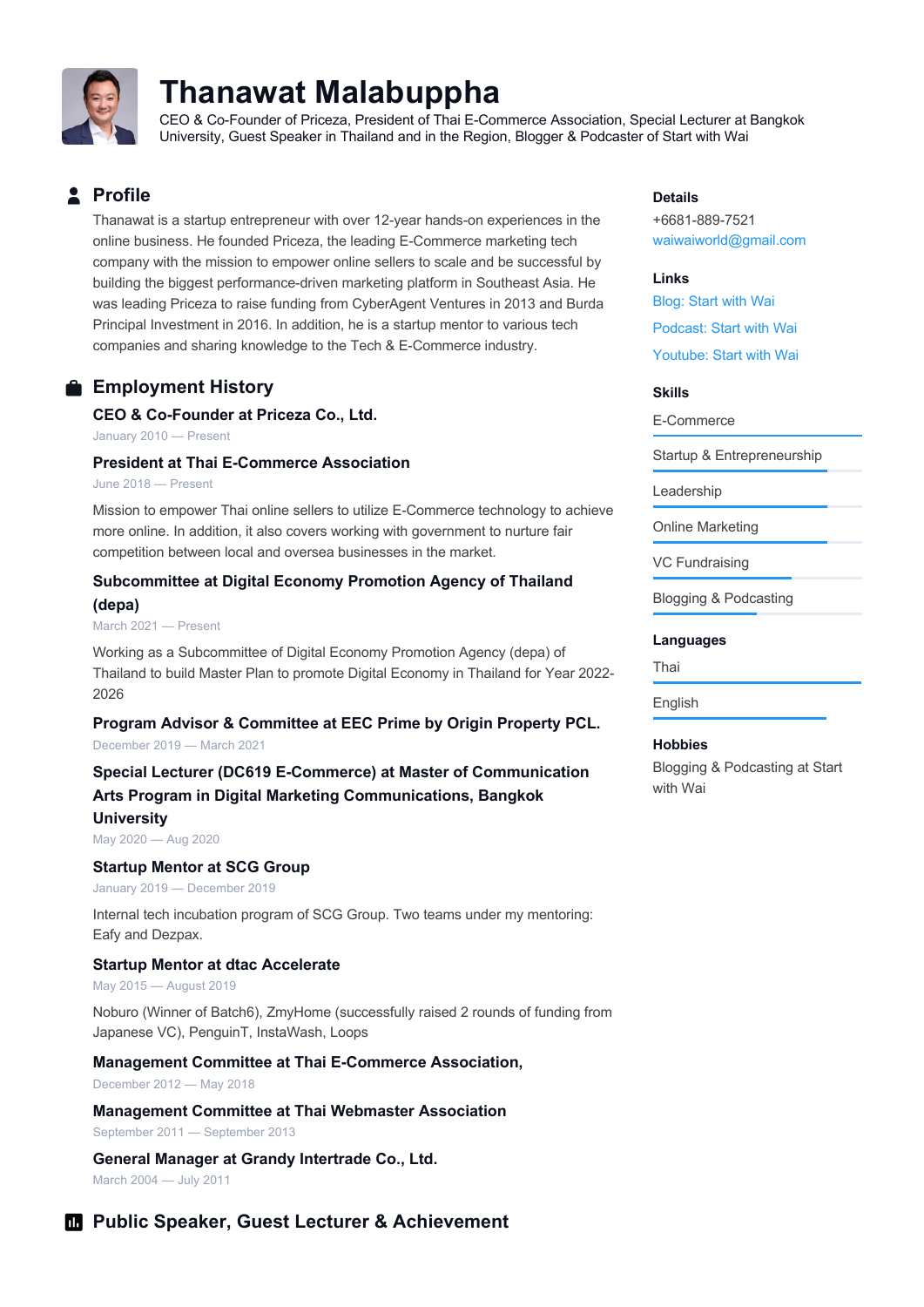#### **Guest Speaker for University**

Chulalongkorn Business School, Thammasat Business School, NIDA, Kasetsart University, Bangkok University, University of the Thai Chamber of Commerce

#### **Guest Speaker for Private Sector**

Benchachinda, IRPC, PTT, MBK Life, Advanced Retail Management Program by CP ALL, MFEC, The NATION, Decathlon, KrungSri, Business Today, Tipco, CPN, Central Group, Brand Inside, Bangkok Bank, Kasikorn Bank, Krungthai Bank, SCG Group, Thailand Management Association, Digital Advertising Association, AIS The StartUp, dtac Accelerate, True Incube, Techsuace Global Summit, Corporate Innovation Summit

#### **Guest Speaker for Government Sector**

Department of Business Development at Ministry of Commerce, ETDA at Ministry of Digital Economy & Society, depa, Department of International Trade Promotion at Ministry of Commerce

#### **Judge of Asia e-Commerce Awards 2019, Singapore**

October 2019

#### **Speaker at eTail Asia, Singapore**

#### March 2016

I'm invited to speaking at one of the best Southeast Asia Ecommerce conference, eTail Asia 2016 at Marina Bay Sands. This time, I join a panel discussion on the topic "Getting your mobile strategy right". What initial steps must you take to ensure success? Another one, I am a moderator on the Country Clinic session called "Thailand: Asia's booming market" – How can e-commerce companies pave their way into a retail heavy market?

#### **Speaker at Internet Retailing, Jakarta**

#### January 2016

How Mobile drives Indonesian to do shopping discovery and price comparison -- With over 10 Million monthly shopper visits to Priceza, Thanawat will share insights on how consumers in SE Asia use Mobile to empower them to make smarter shopping decision and how Brands and Ecommerce Stores can utilize this opportunities to engage with them. This was first presented to audiences at Internet Retailing Expo Jakarta 2016.

# **H.R.H. Princess Maha Chakri Sirindhorn's IT Princess Award, Best Shopping Search Engine**

## **Winner Asia-Pacific ICT Alliances Awards**

**Winner Thailand ICT Awards**

# **Education**

# **Bachelor's Degree in Computer Engineering, Chulalongkorn University, Thailand**

 $2000 - 2004$ 

## **Master's Degree Program in Marketing, Thammasat University,**

**Thailand** 2007 — 2009

MIM Grad with NO.1 Top GPA 3.79